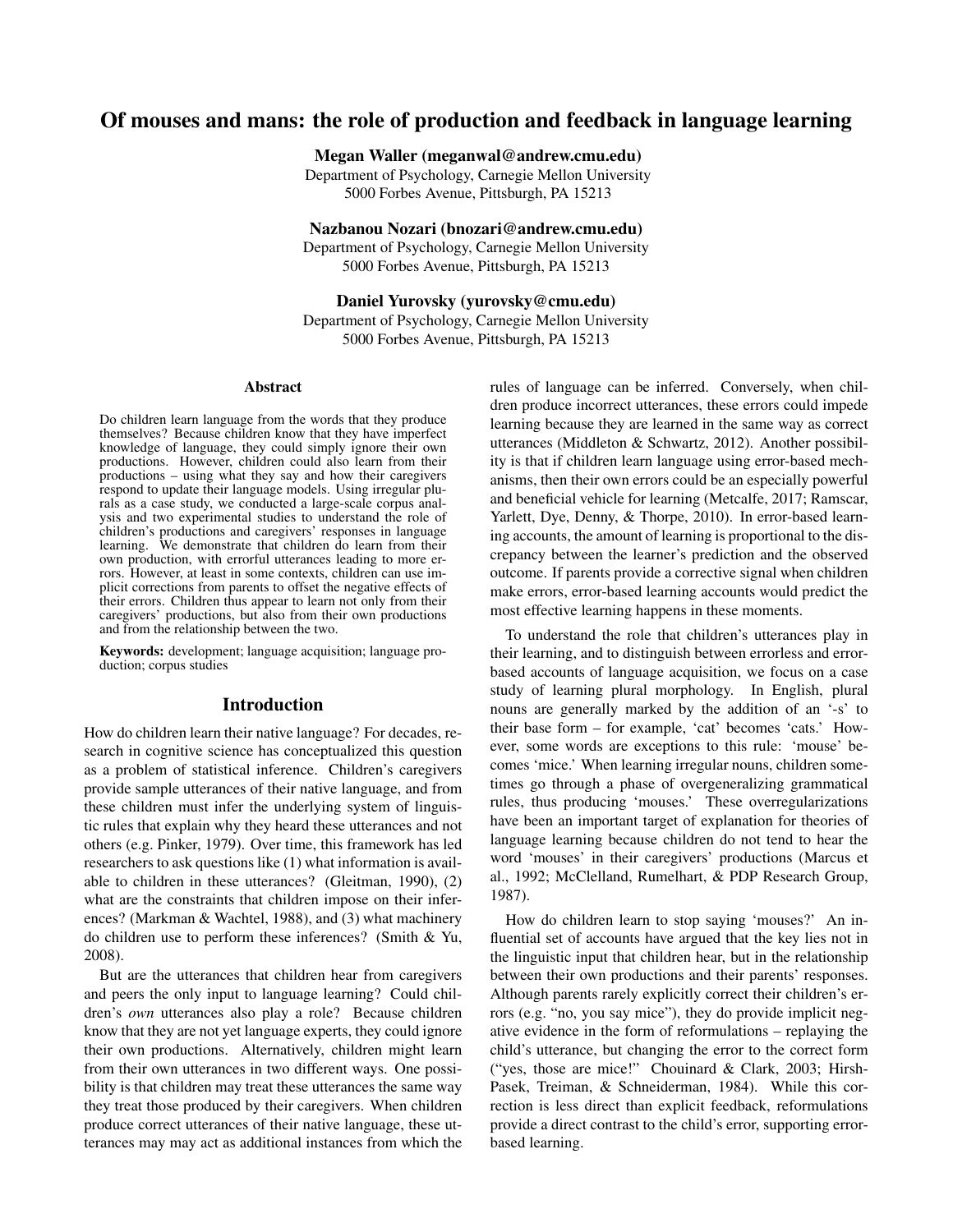Reformulations as an error-signal have received empirical support in both corpus and empirical studies. For instance, in a seminal study, Chouinard & Clark (2003) showed that parents are more likely to reformulate children's errors than to repeat correct utterances. In addition, children have been shown to repeat their parents' utterances more after reformulations than non-corrective repetitions (Farrar, 1992). Finally, grammatical forms of irregular words are more common in children's speech after receiving reformulations than other non-corrective responses (Nelson, Carskaddon, & Bonvillian, 1973; Saxton, 2000). The key experimental support comes from a set of studies by Saxton, showing that while learning novel irregular conjugations (e.g. 'pell'–'pold'), children were much more likely to learn the target form after receiving reformulations than when the experimenter provided the form first (Saxton, 1997; Saxton, Kulcsar, Marshall, & Rupra, 1998).

However, these corpus studies and the key experiments possess critical limitations that prevent us from drawing strong inferences about the available language input or the learning mechanisms that children apply to it. Although corpus evidence has been provided by a number of different research groups, all of the extant studies investigate a very small sample of children. Chouinard & Clark (2003), for example, describes learning in only 5 children. The experiment results, although large in effect size, investigate contexts that are quite different from those in which children typically receive reformulations. In particular, they focus explicitly on word learning – children knew that they did not know the correct form and their goal was to learn it (Saxton, 1997; Saxton et al., 1998). When children are not explicitly aware of the goal of word learning, especially when they are already familiar with the nouns, implicit corrections may not provide the same corrective benefit.

In a corpus study and two experiments, we investigated the contribution of children's productions and conversational partners' reformulations to learning irregular plurals like 'mice.' Using a larger sample than previous research, we assessed whether parents replays and reformulations can be a significant learning signal for the child. In a set of experiments, we evaluated if the benefits of reformulations found in prior work generalizes to a more naturalistic learning game. These studies together will provide valuable insight on how children's own production experience and parents' responses shape word learning.

### Study 1

Building on a paradigm developed by Chouinard & Clark (2003), we investigated the frequency of reformulations in parent's speech. Reformulation rates estimated in prior work vary widely, from 10% to 60% of errors (Chouinard & Clark, 2003; Hirsh-Pasek et al., 1984). To get a more precise estimate, we investigated all children available in the North-American and British English corpora of CHILDES (MacWhinney, 2000). We also measured children's uptake of corrections provided in reformulations. Together, these analyses provide a clearer picture of how helpful implicit negative evidence in the form of reformulations could be to an ideal learner. We focused specifically on the production of commonly encountered irregular plural nouns like 'mice,' as they will be the stimuli used in our experimental Studies 2 and 3.

## Method

From within the CHILDES database, we sampled from both the English-United Kingdom and the English-North American corpora any instance in which a child said a plural form of our target irregular plurals (mice, geese, snowmen, men, women, children, teeth, feet), along with the two utterances that followed. We searched for the correct form and two common forms of overregularization errors: adding an '-s' on either the singluar form ('mouses'), or the plural form ('mices'). While this may not capture every time the child attempts a plural form in this corpora, this sample likely covers the most common cases.

We selected any interactions in which anyone other than the child responded to the initial utterance. This sample contained a total of 2394 utterances across 223 children. We then detected whether the parent repeated the form the child used (replay), or switched to a different form (reformulation). We evaluated how often parents replay or reformulate in their responses, and whether these rates differ depending on whether or not the child made a mistake. We then examined whether children replied with the correct form after receiving a reformulation to evaluate the effectiveness of this error signal.

#### Results & Discussion

When children produced the correct irregular plural (e.g. 'mice'), parents did often repeat their correct productions. However, when children produced an error like 'mouses,' parents were *also* likely to replay their errorful overregularizations (Figure [1A](#page-2-0)). Parents were reliably more likely to replay correct productions (34.1%) than incorrect ones (16.1%). However, because the difference in base rates was so large – children were overwhelmingly more likely to produce a correct irregular plural – replays are a weak signal even for an ideal learner.

In contrast, reformulations were a clear signal about the correctness of the utterance – parents only provided reformulations when children made an error. We found the prevalence of reformulations – 27.3% – low relative to some other estimates (e.g. Chouinard & Clark, 2003). Nonetheless, because parents never reformulated children's correct productions, this prevalence is sufficient to be a powerful learning signal for an error-based learner. Did children take up these reformulations? When we looked at children's responses to parents' reformulations, we did not find much evidence of uptake. Children were actually twice as likely to repeat their incorrect overregularizations as they were to take up parents' correct reformulations (Figure [1B](#page-2-0)).

This corpus analysis thus provides support for the hypothesis that the relationship between children's productions and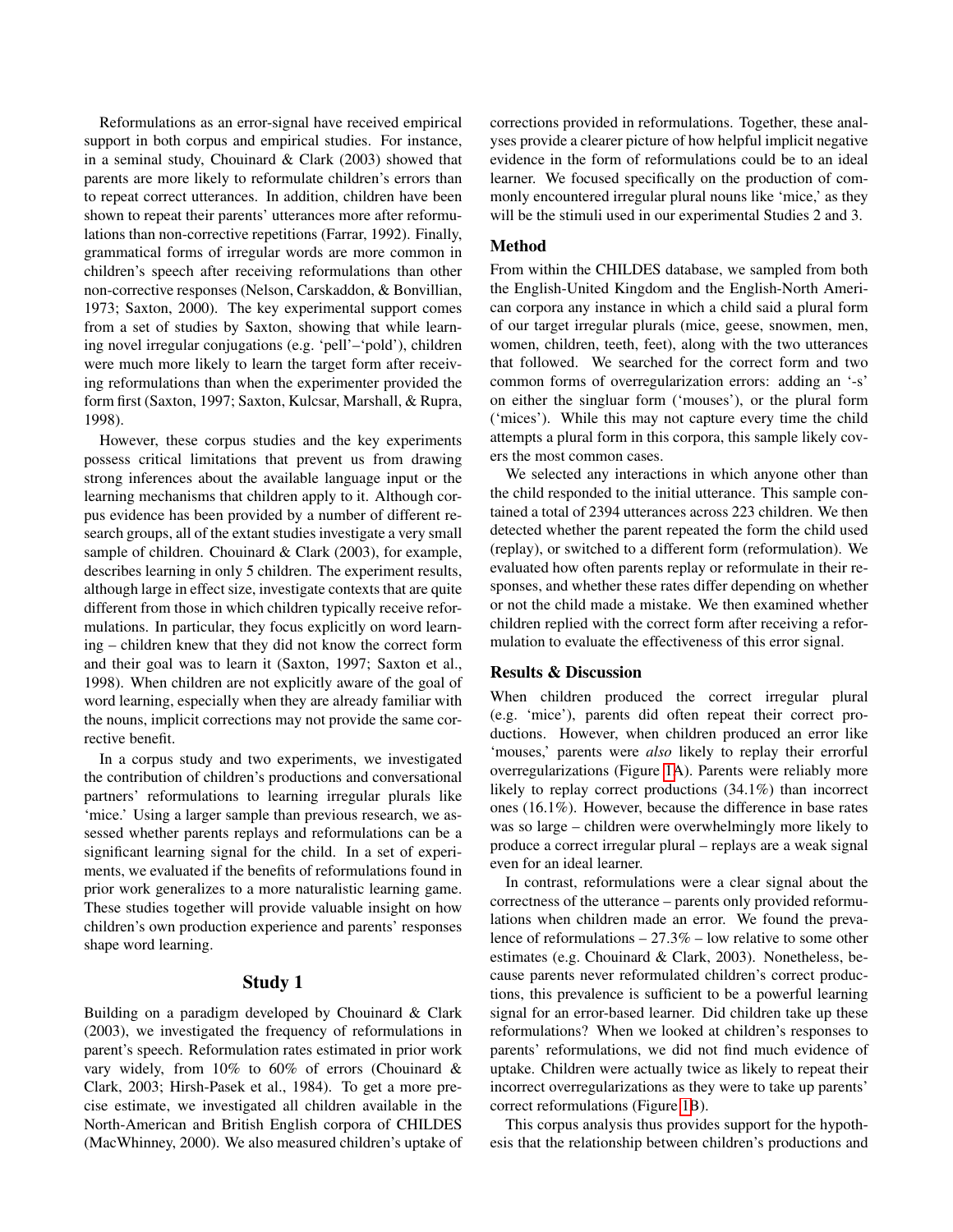<span id="page-2-0"></span>

Figure 1: A) Parents' rates of replay and reformulation of children's irregular plural. B) Children's response to parents' reformulations. Error bars indicate 95% confidence intervals estimated by non-parametric bootstrapping.

parents' responses could be a source of information for children learning language. Although parents frequently repeat both correct and overregularized plurals, they do reformulate a significant fraction of errors, and these reformulations could provide an important learning signal for error-based learners. However, at least in their immediate responses, children did not appear to take up parents' reformulations.

In prior experimental work, reformulations rapidly accelerated children's learning of novel irregulars. However, these experiments explicitly tell children that their goal is to learn new words. Given that reformulations are not an explicit correction, the emphasis on word learning may make these reformulations more effective than they are in children's reallife interactions. In Study 2, we developed an experimental paradigm that makes reformulations incidental to the primary goal, more akin to the interactions in our corpus analysis where children are talking to parents with familiar words. We then asked, experimentally, whether reformulations support language learning.

## Study 2

In contrast to our corpus analysis, prior experimental work shows strong evidence for children's learning from reformulations. For example, Saxton (1997) taught children novel irregular words either through repetition (in which the experimenter would produce the word and then prompt the child to repeat it), or through reformulation (in which children would attempt the word first, and the experimenter would reformulate their errors). In this study, children learned much better from reformulation than from repetition. In Study 2, we adapted Saxton's paradigm to be more analogous to the realworld interactions in which word learning is backgrounded relative to proximal goals. Children were asked to produce irregular plurals in the context of a reference game with familiar words, and their propensity to make errors was measured. Across conditions, children either repeated the experimenter's correct irregular words, or they were asked to make the first reference and their errors were reformulated. If children learn through error-based learning mechanisms, and reformulations are a strong error signal that children can interpret, then children who received reformulations should produce fewer overregularizations than children who repeated after the experimenter.

## Method

Participants Sixty-six three and four-year-olds were recruited from a Psychology Department database and through word of mouth to participate. Families were given \$10 Amazon gift cards for their participation. Five children did not complete the game, and one child was removed for experimenter error to yield our preregistered sample of 60 children (OSF registration: bit.ly/3ueVKTb). Another child was removed post-hoc due to parental interference. Our final sample consisted of 59 children (mean age = 4.00 years).

Procedure On Zoom, children were told they would play a counting game to help the experimenter fix their dream machine. Each session had four phases: a pre-test, two blocks of training trials, and a post-test (Figure [2\)](#page-3-0). In the pre-test, children were instructed to greet each set of plural nouns by saying "hi geese!" to serve as an evaluation of the child's prior irregular word knowledge. If the child did not know the name or used the wrong word (e.g. saying "girl" instead of "woman"), the experimenter would provide the singular form of the noun and ask the child to try again. Half of the pictures were control regular nouns, the other half were target irregular nouns (mice, geese, leaves, teeth, feet, men, women, snowmen).

In blocks 1 and 2, children were told that the dream machine had trouble telling which of two dreams was correct, and the child could help the experimenter by counting and naming the objects that distinguished the experimenter's dream from the similar dream (Figure [2\)](#page-3-0). All of the irregular plural nouns occurred once within each block. In each trial of the game, the child counted the pictures in the dream that blinked and had a line of bubbles leading to it. Children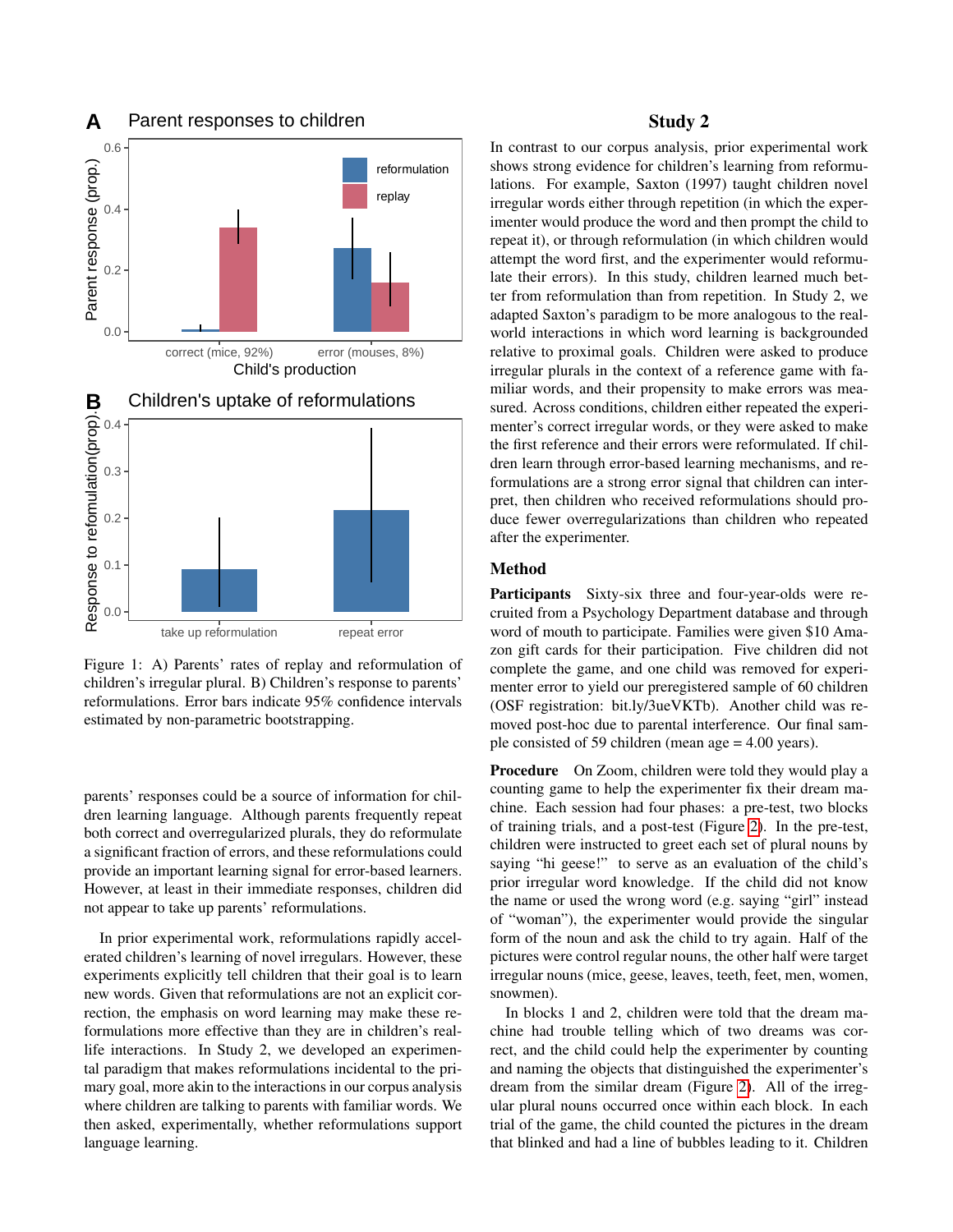<span id="page-3-0"></span>

Figure 2: Diagram of experiment flow for Study 2.

responded with a compound phrase counting the two sets of pictures, such as "one snake and two snowmen." If the child named the wrong dream or counted incorrectly, the experimenter would remind the child to follow the bubbles and ask them to count again. There were two fixed orders of trials counterbalanced across children.

For children in the Reformulation condition, children counted first and then the experimenter responded with the correct noun forms. Therefore, if the child made a mistake such as saying "snowmans" instead of "snowmen", the experimenter's response of "snowmen" provided a reformulation to their error. If the child did not make a mistake, the experimenter replayed the correct response.

For children in the Repetition condition, the experimenter said each correct from before the child's turn (e.g. "I remember a snake and some snowmen). The experimenter did not give any feedback after children's productions. This condition controlled for exposure to the correct noun forms. While in both conditions children heard the correct form twice, the children only received negative evidence to their mistakes in the Reformulation condition. During the post-test, the children say goodbyes to each of the noun pairs again (e.g. "byebye geese"), to test for any change in children's irregular noun production after the intervention.

Data Preprocessing Zoom sessions were transcribed by hand in Microsoft Excel by two coders. The coders then marked whether the child provided the right number (numerical error), whether the child used the correct root noun to refer to the object (lexical error), and whether the child used the correct plural form (plural error). If the child did not provide any number or word during a trial, it was coded as a numerical or lexical error respectively.

The coders both individually coded six of the same videos to detect the reliability of their coding. Coder judgements were reliably similar across all 3 error types (numerical: Cohen's  $\kappa = 0.92$ , lexical:  $\kappa = 0.84$ , and plural:  $\kappa = 0.85$ ). The two coders then met to reconcile any differences they had on those six participants.

After calculating error rates for individual children, we removed 8 children who made counting errors for over half the trials, as it was clear they did not understand the directions.

Children's overregularization by training condition

<span id="page-3-1"></span>

Figure 3: Overregularization error rates with 95% confidence interval from non-parametric bootstrapping.

Any trials in which the child used the wrong lexical word were removed from analyses. If the child counted in a way that changed the noun from singular to plural or from plural to singular, those trials were also removed (e.g. counting one mouse instead of two mice).

## Results and Discussion

Children in both the Repetition and Reformulation condition overregularized the irregular nouns at similar rates at pre-test  $(M = 65\%, \beta_{Repetition} = -0.34, p = .199; mixed-effects logis$ tic regression). In the Repetition condition, compared to their error rates at pre-test, children produced reliably fewer errors during the game and at post-test ( $\beta_{block1} = -1.44$ ,  $\beta_{block2} =$  $-1.97$ ,  $\beta_{post} = -0.88$ ,  $ps < .001$ ). In contrast, children in the Reformulation condition did not produce fewer errors during the game or at post-test compared to pre-test ( $β_{block}1 = -0.24$ , β*block*<sup>2</sup> = -0.42, β*post* = -0.38, *ps* > .1). Thus, in contrast to Saxton (1997), children benefited from the Repetition condition, but not the Reformulation condition (Figure [3\)](#page-3-1).

To further compare these two conditions, we fitted a mixed effects logistic regression, predicting whether or not the child made a grammatical error with fixed effects for section (preor post-test), and condition (Repetition or Reformulation), and random effects for both subject and target word. There was not a significant effect of the interaction between section and condition (β = 0.46,  $p = .189$ ).

Although children in the repetition condition did show some improvement, there was no evidence that production improved in the reformulation condition, and certainly not to a greater extent than in the repetition condition. This finding is radically opposed to the previous report by Saxton (1997), who demonstrated much better learning after reformulations than repetitions. One could argue that the current results are better representative of incidental learning, which characterizes most learning situations from reformulation in everyday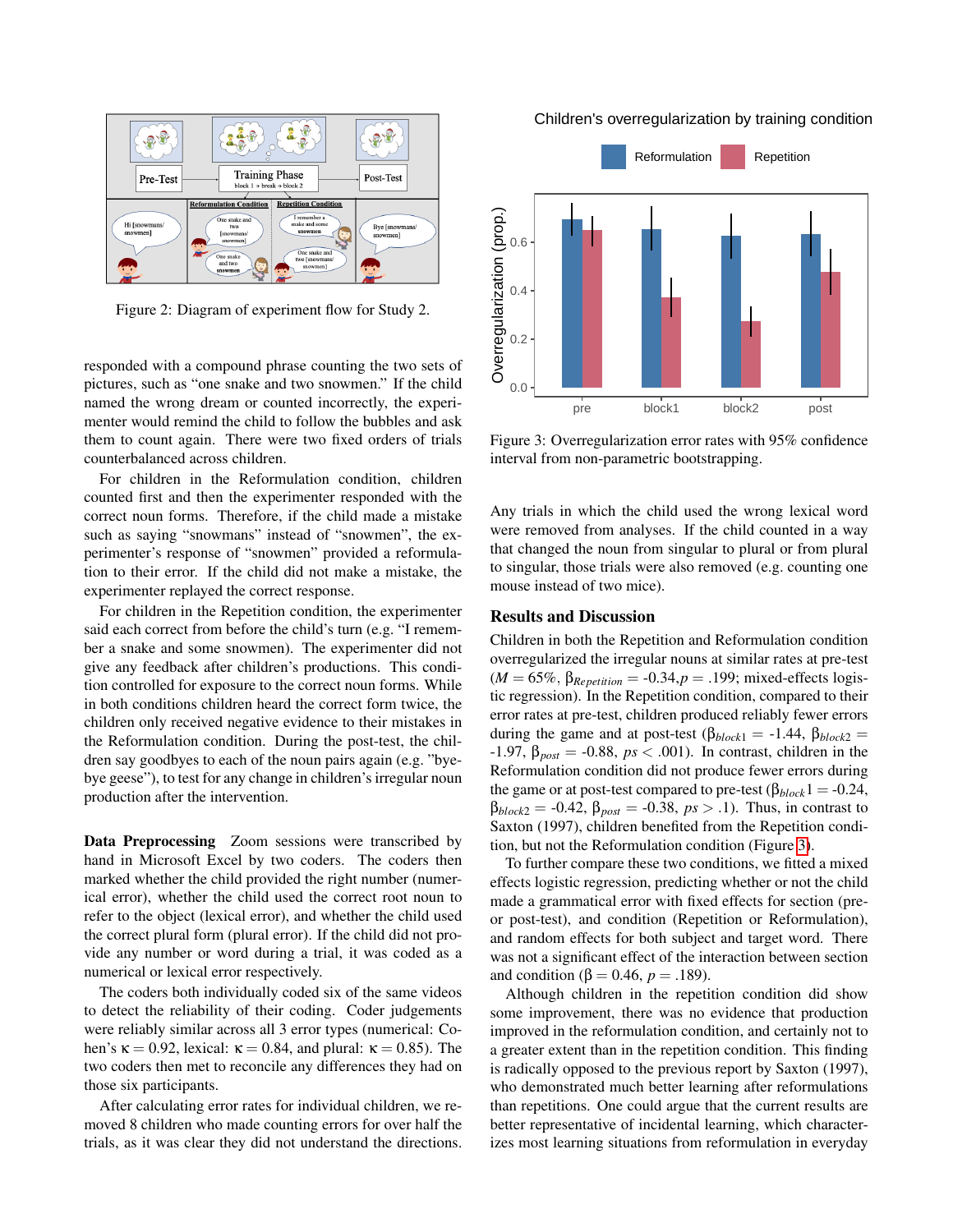<span id="page-4-0"></span>

Figure 4: An example of Study 3 training phase for both the Repetition and Reformulation trials.

life. However, before we conclude that reformulations are not a very effective way of vocabulary learning in children, we must rule out two confounds: (a) grammatical knowledge is quite variable in this age range. It is thus possible that the between-group differences in children's morphological knowledge were stronger than our experimental manipulation. (b) The counting task can be demanding in this age group. When made the central goal of the game, this demanding task may distract the child from processing other information not directly relevant to the task goal. Study 3 was designed to address these two issues. In a within-subject design, we removed the counting demand from the task in Study 2, and made the experimental items the focus of the communicative task.

# Study 3

#### Method

Participants Sixty-one children of our preregistered sample of 100 3-and-4 year olds have been collected (OSF registration: bit.ly/3KYvAKe). One child did not complete the game. Families were recruited in the same manner as Study 2, and offered the same \$10 gift card compensation.

Procedure As in Study 2, children were told they would help fix the experimenter's dream machine. Rather than immediately entering the pretest as in Study 2, children first labeled the images in singular form to establish the root word, and provide the experimenter the opportunity to correct the lexical item without using a plural. The game then proceeded to the the pre-test as before: children counted the pairs of pictures (e.g. "two mice"). The target plurals were all the same, except "leaves" was replaced with "children" because of the difficulty of distinguishing children's correct production of "leaves" from the overregularized "leafs".

Study 3: children's errors by condition

<span id="page-4-1"></span>

Figure 5: Study 3 overregularization error rates with 95% confidence interval from non-parametric bootstrapping.

During blocks 1 and 2, three pairs of pictures appeared outside the dream cloud, and then two of the three pairs moved into the cloud. The child was instructed to tell the experimenter which pictures went into the cloud, saying something like "spoons and [mouses/mice]" (Figure [4\)](#page-4-0). Rather than a between-subjects design as in Study 2, we shifted to a within-subjects design in which children each participated in both conditions for different words. The assignment of words to Reformulation and Repetition conditions was counterbalanced across participants. If the word was assigned to Repetition trials, the experimenter labeled all the pairs first, saying "I see trees, dogs, and children, but which go into my dream?" and then the pictures moved and the child replied. If the word was assigned to the Reformulation condition, the experimenter prompted without labels (e.g. "what was in my dream?"), and then the child replied, and finally the experimenter provided the correct response. Then at post-test, children counted the pairs again to assess whether there was any difference in learning between the words they repeated compared to the words the experimenter reformed.

Data Preprocessing Zoom sessions were transcribed by hand in Microsoft Excel by a team of four coders. The coders then marked whether the child made a lexical or plural error during each trial. The coders separately coded a small set of videos in pairs to detect the reliability of their coding. Coder judgements were on average reliably similar across error types (lexical average Cohen's  $κ = 0.91$  and plural:  $κ =$ 0.89).

#### Results and Discussion

Children again produced fewer errors after Repetition compared to pre-test ( $\beta_{block1} = -2.32$ ,  $\beta_{block2} = -2.54$ ,  $\beta_{post} =$ -1.9, *ps* < .001); however, this time after receiving Reformulations, children showed improvement during the second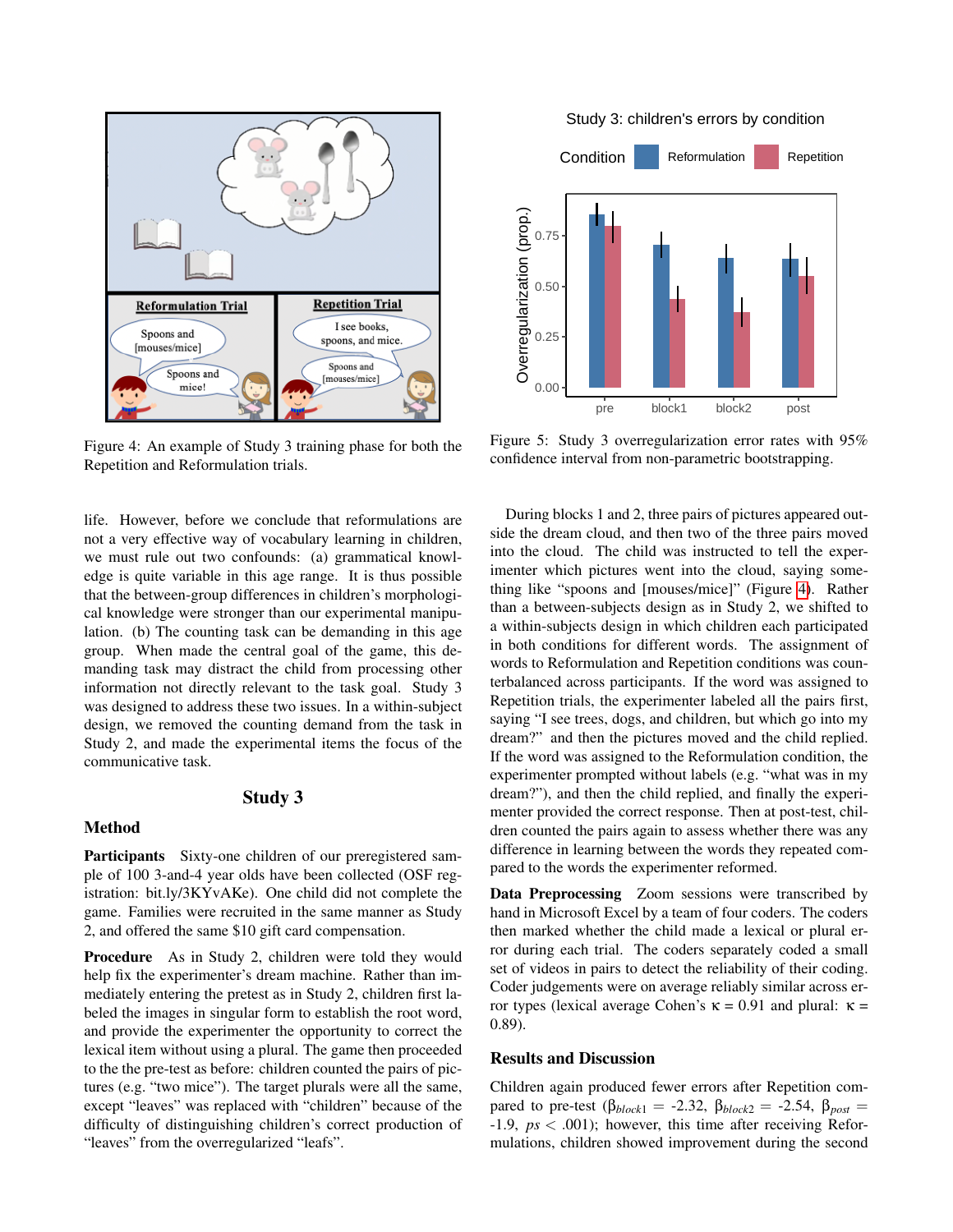<span id="page-5-0"></span>

Figure 6: The relationship between improvement for Repetition words and Reformulation words. Points show individual participants. The line shows the line of best fit and a 95% confidence interval.

and post-test trials ( $β_{block2} = -1.26$ ,  $β_{post} = -1.55$ ,  $ps < .001$ ). This result indicates that the focus on counting rather than labeling in Study 2 may have hindered learning, but in neither study were Reformulations more helpful than Repetition (c.f. Saxton (1997), Figure [5\)](#page-4-1).

Study 3 was designed to make reformulations as salient as possible, while still maintaining a naturalistic, interactive context. While in Study 2 reformulations produced no learning benefit, in Study 3 children did improve after reformulations. The simplifications in the design intended to make reformulations more salient may have allowed children to learn from this feedback. Alternatively, the benefit for reformulated words could instead have come indirectly from the learning benefit of the Repetition trials. That is, the children could have learned not to overregularize the irregular plurals which they repeated after the experimenter, and generalized this knowledge to words that appeared in the Reformulation condition (a spillover effect). If so, we should expect to see a correlation between the amount that individual children benefited from Repetition and the amount they benefited from Reformulation. Figure [6](#page-5-0) shows the relationship between the amount that children reduced overregularization in the two within-subjects conditions. Contrary to the spillover hypothesis, there was no reliable relationship between the two conditions  $(r(55) = 0.06, p = .646)$ .

While reformulations were helpful in reducing overregularization in this study, reformulations still were not more helpful than repeating after an experimenter. Together with the results of Study 2, these data suggest that children benefit from receiving corrections, but that they pay a cost for making errors. Further, when corrections are harder to identify and process, as in Study 2, the cost paid for making an error can outweigh the benefit of corrections.

# General Discussion

Using irregular plural morphology, we investigated the role of children's productions and parents' responses in children's language learning. In a large-scale corpus analysis, we confirmed prior research suggesting that parents' reformulations could provide an important corrective signal for language learning. However, in two subsequent experiments, we showed that the practical effect of reformulations on learning may be smaller than estimated in prior experimental work (Saxton, 1997, 2000). In Study 2, when reformulations were less salient for the child, children showed no improvement, indicating the feedback was not sufficient to correct their mistakes. On the other hand, children in the repetition condition improved, indicating that children's own production of the correct forms improved their learning. In Study 3, when the task demands were simpler, children were able to learn from the reformulations, but this learning was not more beneficial that repetition. Considering these results together, it seems that the positive impact of reformulations at best offsets the negative learning-impact of making errors in the first place. Together, these studies suggest that children can use errorbased learning as part of a suite of many language-learning mechanisms, but perhaps not as their main tool.

Overall, children appear to learn not only from their caregivers' productions, but also from their own productions and from the interaction between these two inputs. Even though the experimenter provided the correct forms the same number of times, in Study 2, children's own production experience led to different learning outcomes. These results suggest that children's errors can have a negative impact on later production, which brings into question the generalizability of errorbased accounts as a key mechanism for language learning. In our experimental paradigm, making errors and receiving feedback was not more beneficial than learning through repetition. However, these two experiments only test the shortterm effects on learning familiar nouns, so future research should investigate the effects of production and feedback on the learning of novel nouns as well as long-term retention. In the short term, it appears that producing the correct word form, rather than making errors and receiving feedback, is reliably more helpful for learning. However, when feedback is clear, reformulations can counteract the negative impacts of producing errors.

#### Acknowledgements

This research was funded by James S. McDonnell Foundation Scholar Award in Understanding Human Cognition #220020506 to DY. We thank Angela Wei, Riya Chaudhry, Lily Madojemu, and Christina Choi for their work transcribing and coding videos for this project.

#### References

Chouinard, M. M., & Clark, E. V. (2003). Adult reformulations of child errors as negative evidence. *Journal of Child*